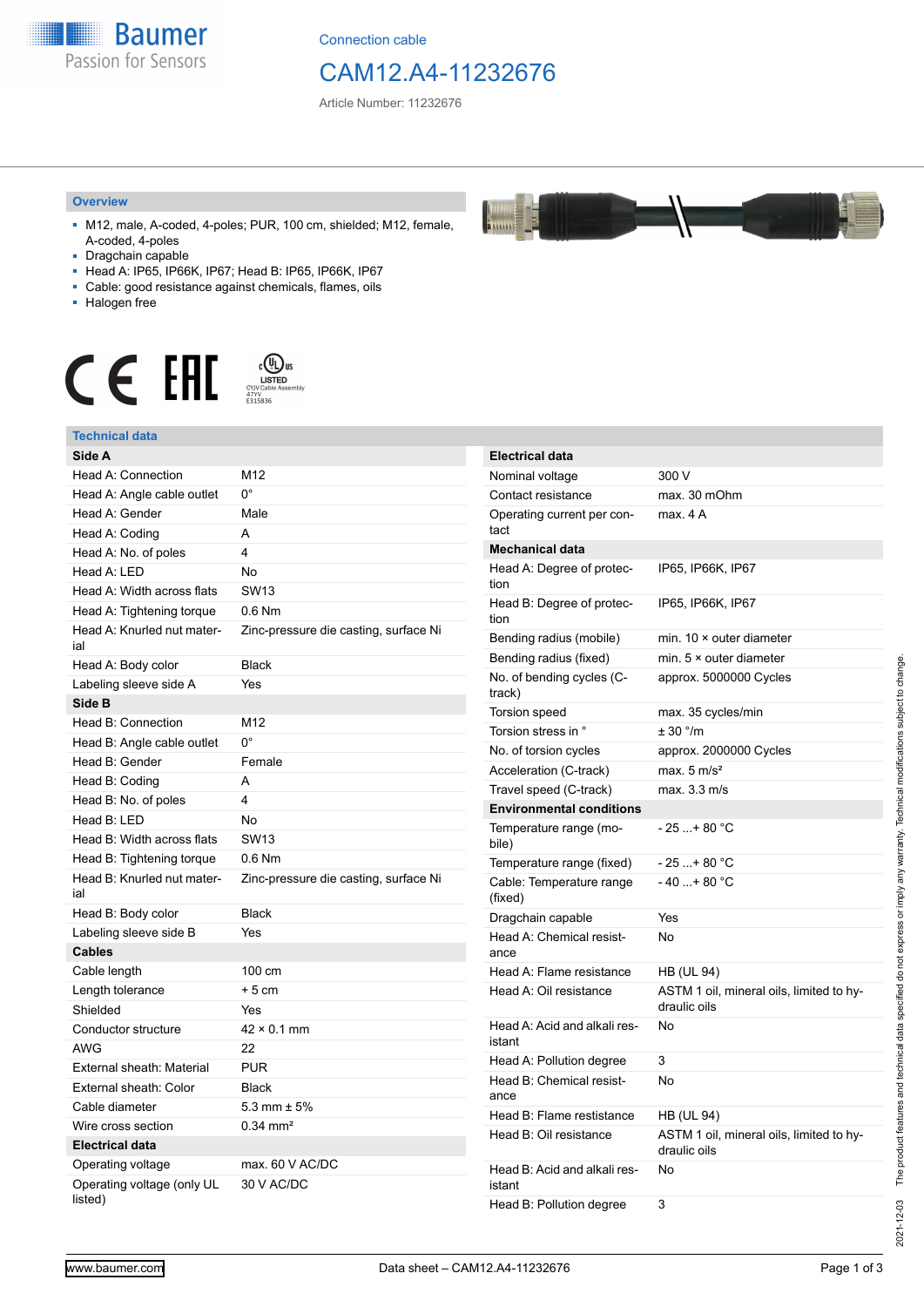

Connection cable

### CAM12.A4-11232676

Article Number: 11232676

#### **Technical data**

**Technical drawing**

**Side A**

#### **Environmental conditions**

Cable: Chemical resistance Good (DIN EN 60811-404)

Cable: Flame resistance Conform UL 1581 §1090 (H); CSA FT2; IEC 60332-2-2

#### **Environmental conditions**

Cable: Silicone-free Yes

Cable: Oil resistance Good (DIN EN 60811-404)

### **Side B**

#### **Technical drawing**





| Coding | Coding |
|--------|--------|
|        |        |